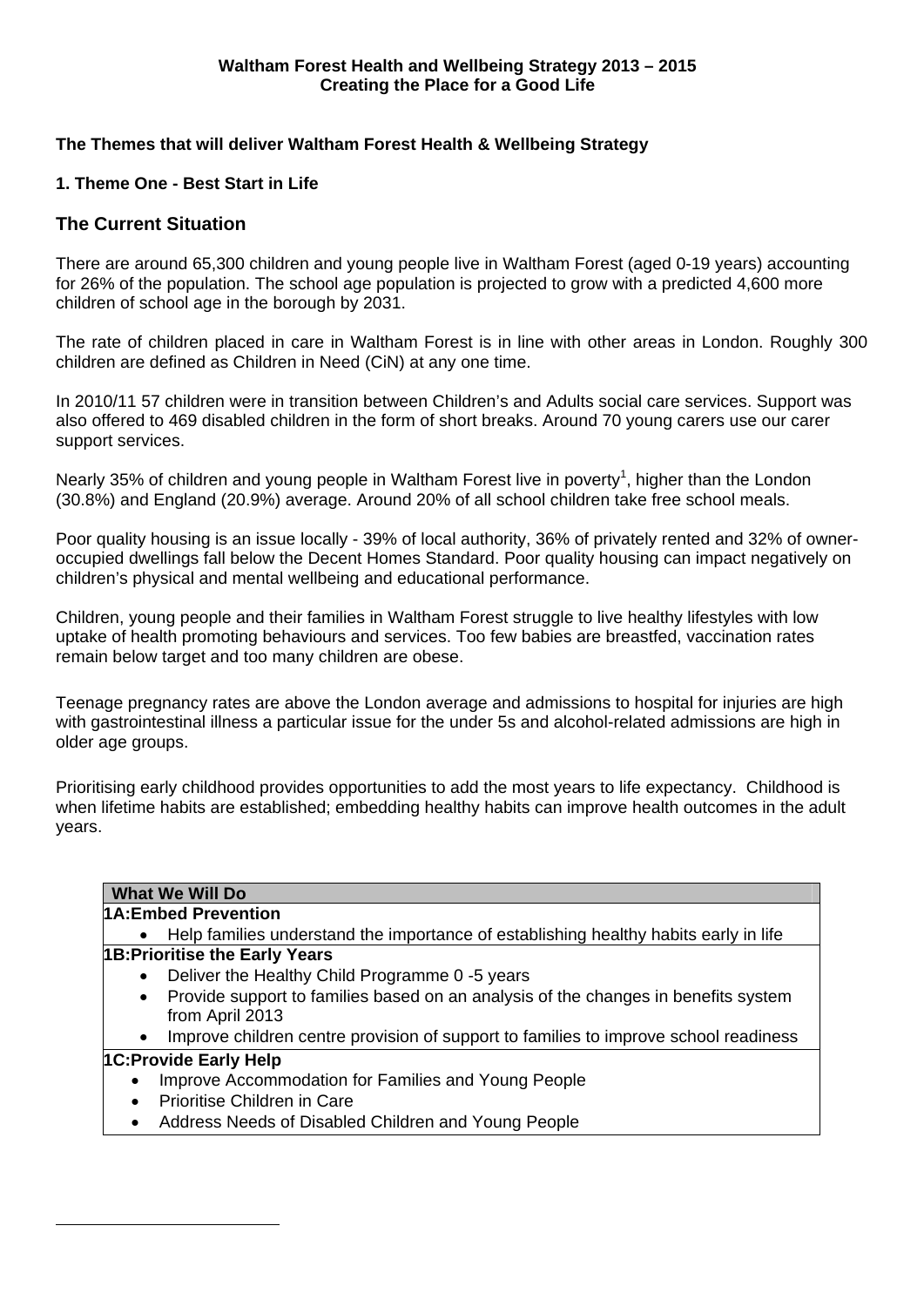# **2:Theme Two - Building Skills and Resilience and Good Educational Achievement**

## **The Current Situation**

Too many children and young people in Waltham Forest do poorly at GCSE compared with other areas, ranking 5<sup>th</sup> lowest in London for attainment. Looked after children face particular challenges around attainment, with only 12% achieving 5 A\*-C including English and Maths.

Waltham Forest had a lower percentage of working-age residents with qualifications to NVQ Level 4 or above (degree and higher degree level qualification) (39%) than London (46%) and England (33%). The level of working age population who held no recognised qualifications was 11.3%, compared to 9.3% for London and 10.4% for England.

The level of skills and education affect our ability to gain employment or earn a living.

## **What We Will Do**

# **2A:Embed Prevention**

- Use a healthy school approach to ensure a healthy environment in all schools
- Deliver the Healthy Child Programme  $5 19$
- Address Young Peoples' Mental Health

**2B:Support outstanding leadership and good governance among governing bodies and head teachers** 

**2C:Target support for excellent teaching to those at risk of poor performance** 

**2D:Develop a strong education system that shares best practice and challenges underperformance** 

**2E:Engage with parents and the wider community** 

**2F:Intervene early for children young people and families at risk of difficulties impacting on their learning and development** 

**2G:Improve Transitions between services and between life stages** 

**2H:Ensure a Focus on Young Carers**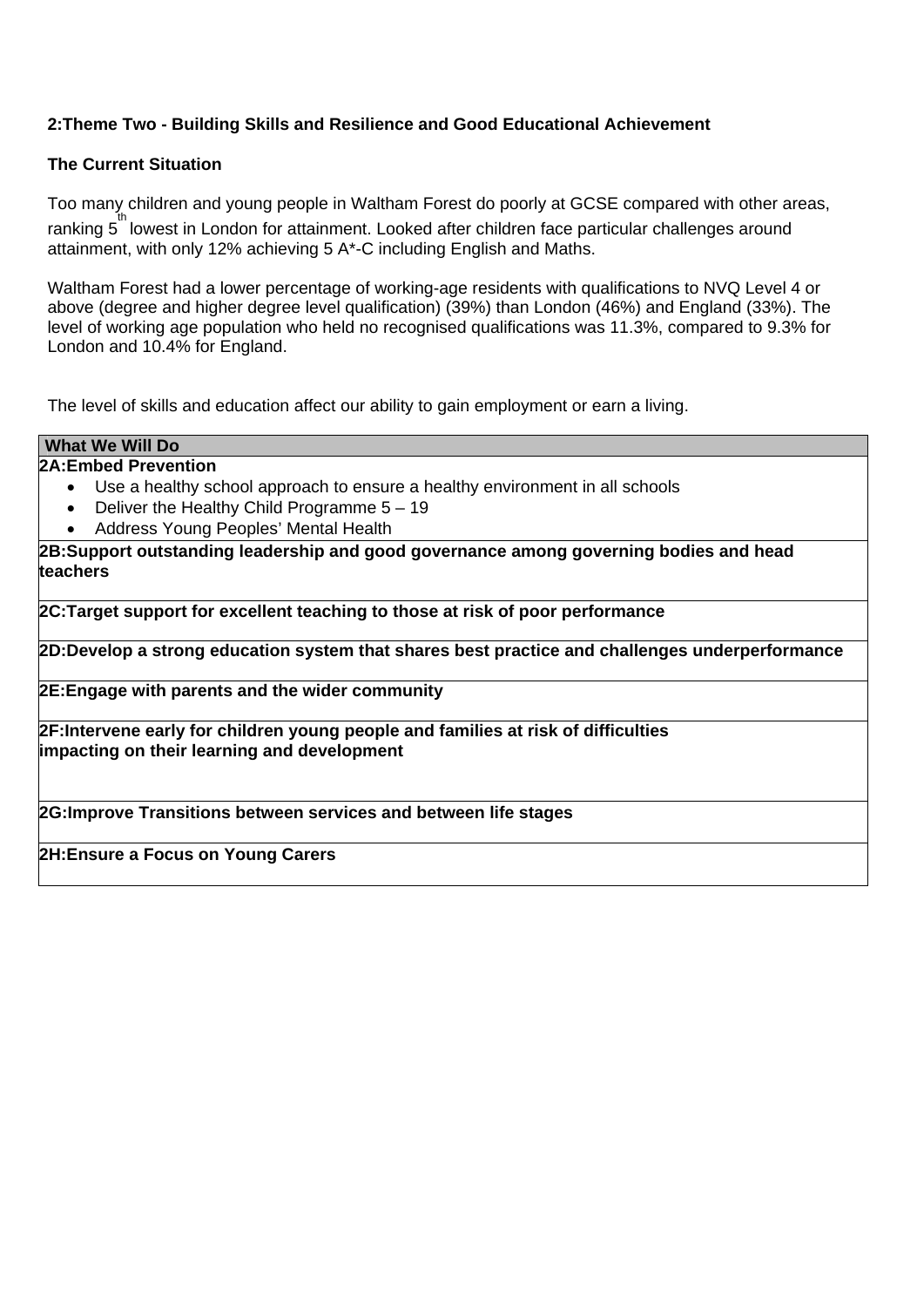# **3:Theme Three - Good Employment and Work Opportunities and Family Building**

## **The Current Situation**

Waltham Forest has higher levels of worklessness than London and England; for example, the latest figures show that there is a larger percentage of benefit claimants (18.2%) aged 16-64, compared to14.5% in the London and 14.7% in England. The out-of-work benefit Job Seeker Allowance count in Waltham Forest was 6.2%, compared to 4.1% for London and 3.8% in Great Britain.

Employment and work opportunities provide access to resources that enable people to provide for themselves and their families. Work has positive effects on mental health outcomes.

### **What We Will Do**

**3A:Enhance opportunities for residents to raise their skills and to acquire decent work**

- Ensure training is relevant to employer needs
- Target areas such as housing estates with high levels of unemployment

**3B:Increase skills training, including language and numeracy** 

Increase level of English as second language to improve social integration and opportunities for work

**3C:Increase opportunities for volunteering to gain experience for the job market**

**3D:Ensure that residents are aware and able to access the benefits and financial resources to which they are entitled** 

## **3E:Promote workplace health and wellbeing**

Develop a Healthy Workplace scheme with the London Borough of Waltham Forest acting as an exemplar

**3F:Recognise that work is good for health by enabling people to stay in or return to work**  Work with GPs to refer patients on Fit notes into services such as JobCentre Plus to help with accessing the job market, addressing the biggest drivers of sickness absence – mental health and musculoskeletal conditions.

**3G:Prioritise prevention and early diagnosis and management of LTCs in primary care, including mental health conditions.** 

- Implement Primary Care Transformation Plans and networks to augment capacity across in primary and community services.
- Expand on care closer to home rather than relying on hospital care.
- Increase access to psychological therapies, ensure the physical health needs of
- people with mental health problems are met and support people with longer term
- mental health conditions with 'navigators' in the care system.
- Address the rising numbers of sexually transmitted infections and tuberculosis**.**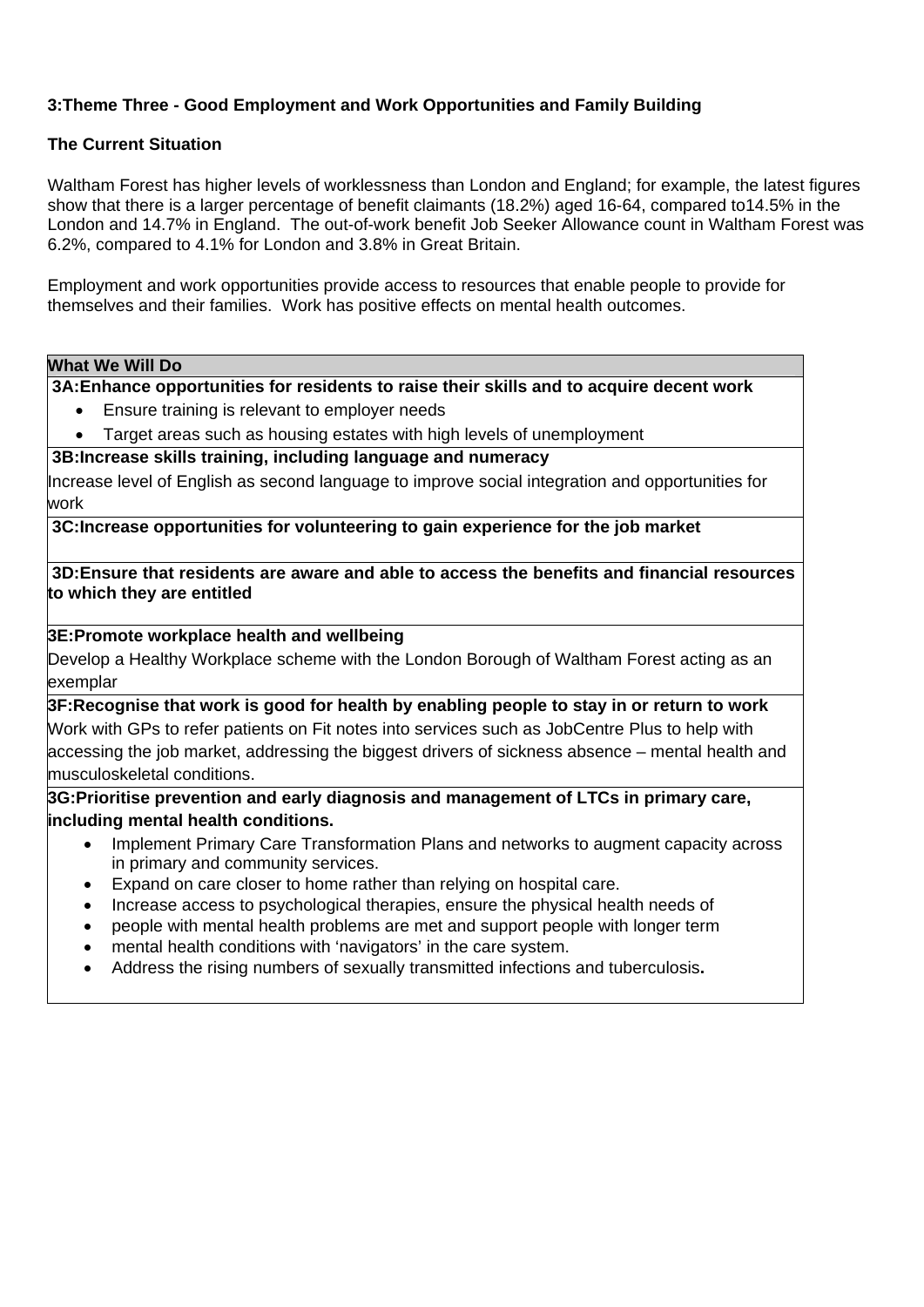# **4:Theme Four - A Thriving Retirement**

# **The Current Situation**

Males aged 65 in Waltham Forest can expect to live fewer years (16.8 years), compared to 18.1 years for London and 17.7 years for England. Females who reach the age of 65 in Waltham Forest can expect to live 19.8 years, compared to 21 years for London and 20.3 years for England. Residents in the north of the borough enjoy longer life expectancy than people living in the south of the borough.

Smoking rates are about the same for adults in Waltham Forest and England, yet deaths attributable to smoking are higher. Binge drinking among adults is estimated to be lower than the England average but hospital stays for alcohol related harm are higher. The number of adults who eat five portions of fruit and vegetable a day and who get the recommended amount of weekly exercise is lower than the national average.

Mortality for care sensitive conditions (considered a quality marker of the health care system because they can be managed in primary care) is higher in Waltham Forest for diabetes and some respiratory conditions including bronchitis, emphysema and chronic obstructive pulmonary disease.

Coronary heart disease and cancer are the biggest causes of death in Waltham Forest, making the largest contributions to health inequalities. While rates are improving, heart disease and cancer mortality rates remain above those for the rest of the country. In Waltham Forest, 1- year survival after treatment is poorer than other areas, particularly for breast, lung and colorectal cancers

Depression is the most common mental health problem in later life and is predicted to increase in Waltham Forest.

Dementia is also predicted to increase among people aged over 65. Currently the recording of dementia in primary care only represents 41% of the predicted rate.

Incidence of stroke is predicted to increase by 34% by 2025 in Waltham Forest.

### **What We Will Do**

### **4A:Create a safer, cleaner and greener borough**

- Ensure improvements in physical environment include needs of older people
- Address perceptions of older people that they are more vulnerable to crime

## **4B:Promote feeling financially secure**

- Provide opportunities to retain older people in work
- Promote pre-retirement financial planning

## **4C:Provide opportunities for older people to stay informed**

- Support digital inclusion for older people
- Promote wellbeing through learning and cultural opportunities

### **4D:Encourage active citizenship and taking part**

- Work with older people to design services that are appropriate for their use
- Provide opportunities for social interaction to reduce isolation in old age

## **4E:Promote staying healthy and independent**

- Target outreach to increase early presentation through schemes such as Heart in the Community
- Work with primary care to improve early diagnosis of long-term conditions and management in the community

## **4F:Provide lifetime homes**

- Develop schemes to prevent falls among older people
- Develop a 'right sizing' approach to housing need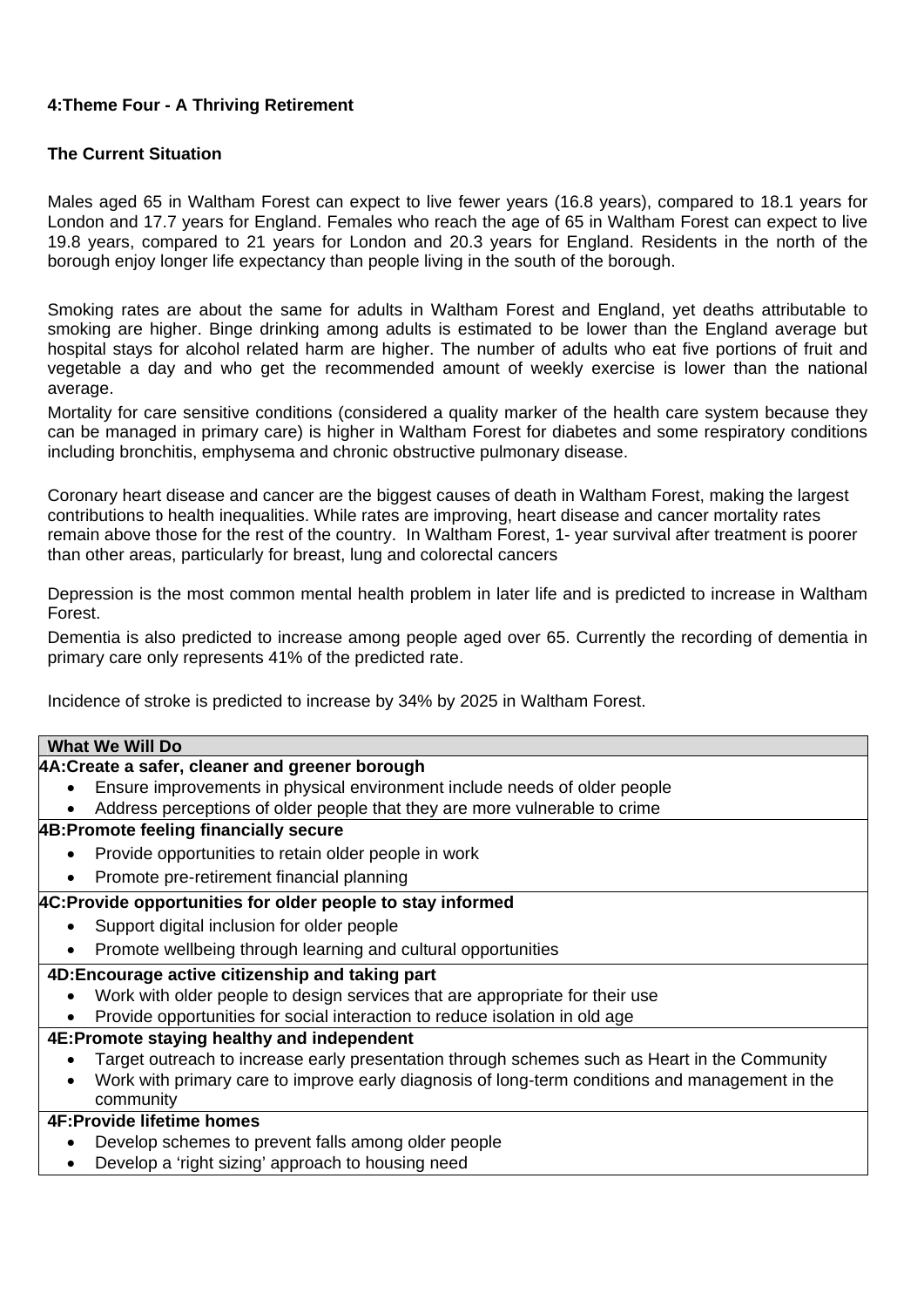# **4G:Improve Dementia Care**

- Develop integrated care pathways for people with dementia and additional needs,(learning disability, complex health needs)
- Further develop telecare approaches and new extra care services that specialise in dementia

# **4H:Promote Falls Prevention**

- Identify causes of falls and address
- Develop falls care pathway and put in place appropriate services

# **4I:Improve End of Life Care**

- Help people put in place end of life plans
- Develop pathways to allow people to implement their end of life wishes

# **4J:Expand Integrated Care/Case Management**

- Develop integrated health and social care teams
- Develop home from hospital schemes

# **4K:Increase Personalisation**

- Progress health personal budgets
- Expand take-up of direct payments and self-directed support

# **4L:Keep People in the Community Longer**

- Increase range of supported housing options
- Further develop Extra Care schemes for older people and adults with disabilities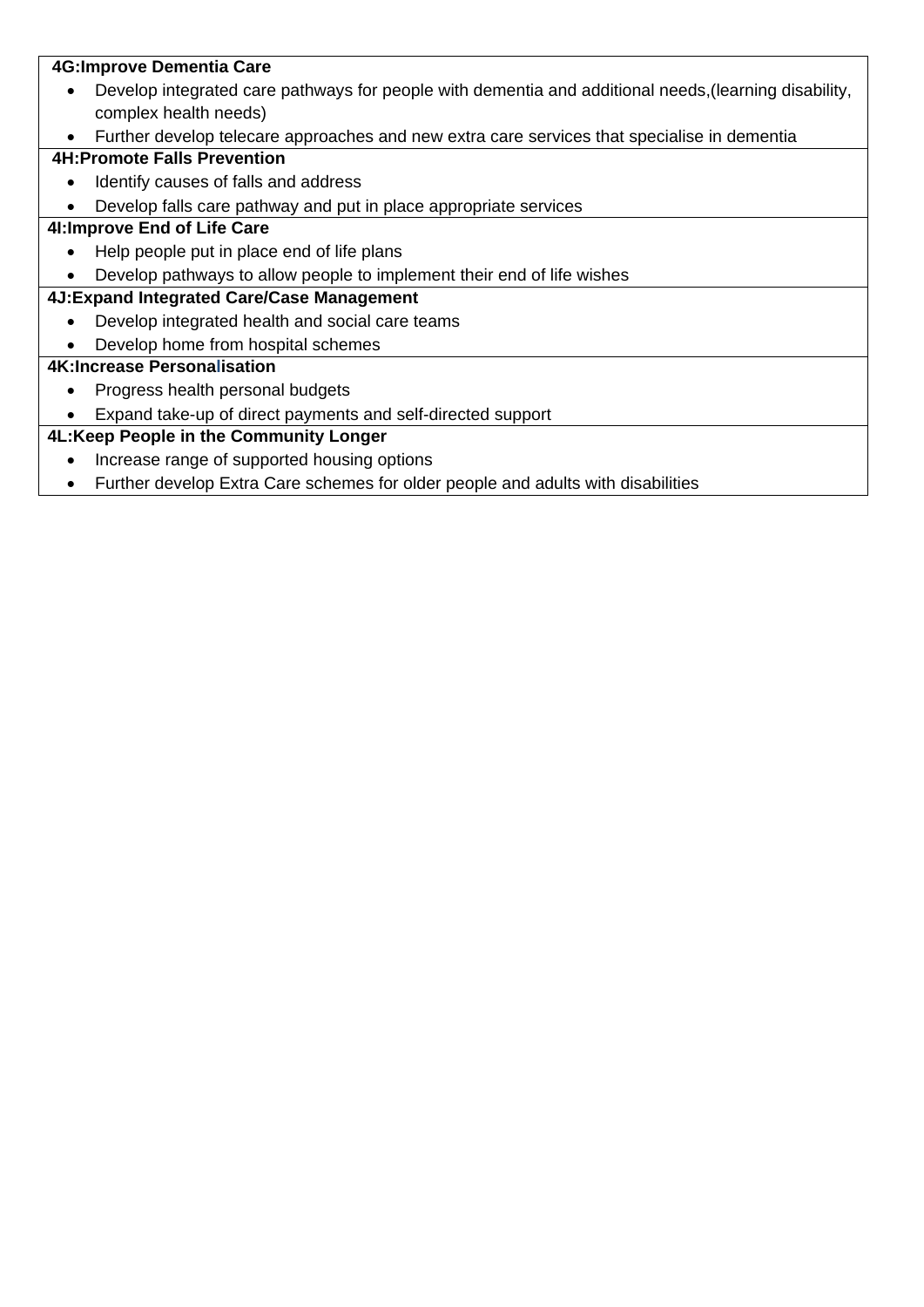## **5:Theme Five - Prevention – make health everyone's business**

Preventing disease and disability contributes to residents' health and wellbeing, as well as contributing to a more stable health economy, especially at a time when our population is aging. It is not sufficient to attempt to change people's unhealthy behaviours. We must address the environment in which people live. One of the most effective ways to enable people to make healthy choices is through policies and regulations that restrict indoor smoking and seat belt regulations, for example. While challenging to enact, this approach may be the most cost effective one.

Frontline staff in health and social care have the most frequent access to residents, when they can provide opportunistic advice and signposting to prevention services, such as directing a smoker with coronary health disease to our smoking cessation service for example. Staff in other frontline services such as housing have similar opportunities to connect people with prevention and health care services through the relationships with and knowledge they have developed about the clients with whom they work.

# **What We Will Do**

# **5A:Increase leadership for raising priority of prevention**

- Raise awareness among councillors of local authority responsibility for public health
- Embed prevention as a priority in the Waltham Forest Clinical commissioning Group
- and LBWF

## **5B:Make health everyone's business**

Train frontline workers to provide basic prevention advice and signposting/referrals

### **5C:Work in settings to create healthy environments**

- Develop core local Healthy Schools scheme based on past achievements
- Develop Healthy Workplace scheme, starting with LBWF
- Develop Healthy Hospital scheme in Whipps Cross (within Barts Health)

### **5C:Strengthen community action including social support and networks**

- Target work to raise awareness of prevention services and early presentation
- through schemes such as the Heart in the Community

### **5D:Identify opportunities to shift resources to increase opportunities for prevention**

- Develop a primary care transformation scheme to improve early diagnosis and
- management of long-term conditions in primary care
- Continue shift of appropriate services
- out of acute into community, where appropriate
- Develop prevention services to meet needs of Waltham Forest residents Tobacco control Diet,
	- Exercise, Alcohol, Sexual health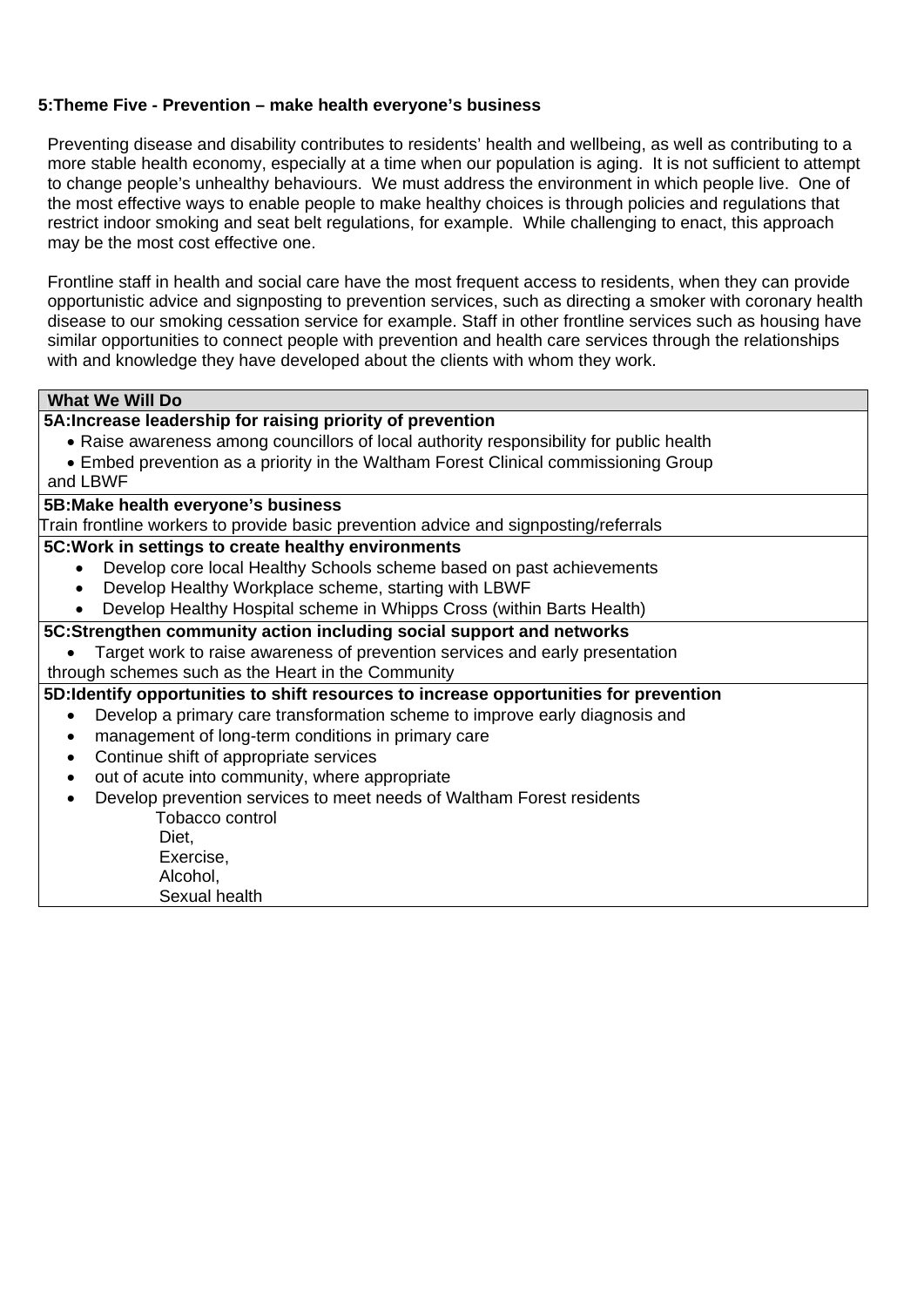## **6:Theme Six – A sustainable environment that enables residents to take control of their health and lives**

From the late 20<sup>th</sup> century, increasing evidence has become available that the built environment continues to shape health outcomes. Better housing, good transport including cycling and walking options, access to green space and healthy food options contribute to positive health outcomes, for example. In deprived areas such as parts of Waltham Forest there tends to be a proliferation of fast food, alcohol and betting shops that may contribute to poorer health outcomes.

Communities that face multiple deprivation often have high levels of stress, isolation and depression and in order to combat this, it is important to remove barriers to community participation and action to create a sense of community. Crime rates affect people's sense of security and increase their experience of stress with potential physical harm.

It is therefore important that the regeneration of our environment incorporates the provision of suitable social infrastructure (such as schools, health care facilities, faith meeting places and play facilities) to meet people's physical and social requirements. The built environment has a key role to play in promoting health and wellbeing in our community.

## **What We Will Do**

## **6A:Build healthy public policy**

- Use local authority levers in Planning and Regeneration, building on inclusion of health as a consideration in the Local Development Plan to ensure a healthy built environment
- Ensure that all policy developments and major planning applications are covered by a health impact assessment
- Develop cross borough initiatives to advocate for changes to national planning policy to allow local improvements in food, alcohol and betting shop provision

## **6B:Embed health in Environment and Regeneration directorate**

- Develop initiatives such as the Healthy Food Award to improve provision of healthy food
- Use regeneration initiatives to broker deals with food takeaways, betting shops and alcohol outlets for example to develop healthier food provision
- Link housing with health and social care outreach workers to identify early housing issues

### **6C:Increase healthy green spaces**

- Increase access to green space through projects such as Walthamstow Wetlands, Epping Forest and Lee Valley Regional Park
- Ensure affordable access to Olympic legacy facilities

## **6D:Create safe environments**

- Create a vibrant night time economy in our town centres by encouraging uses and designs that will generate pedestrian and cycling activity in our high streets, especially in the evening and at night.
- Focus resources on localities with highest levels of crime and those individuals most at risk of committing an offense
- Tackle anti-social behaviour with a zero tolerance approach, embedding this into establishments that generate this behaviour

# **6E:Improve the housing stock**

- Ensure all new housing developments meet standards to mitigate against noise pollution, are energy efficient and flexible to meet current and future needs
- Ensure new development provide mix of housing that is affordable and has access to green space and transport